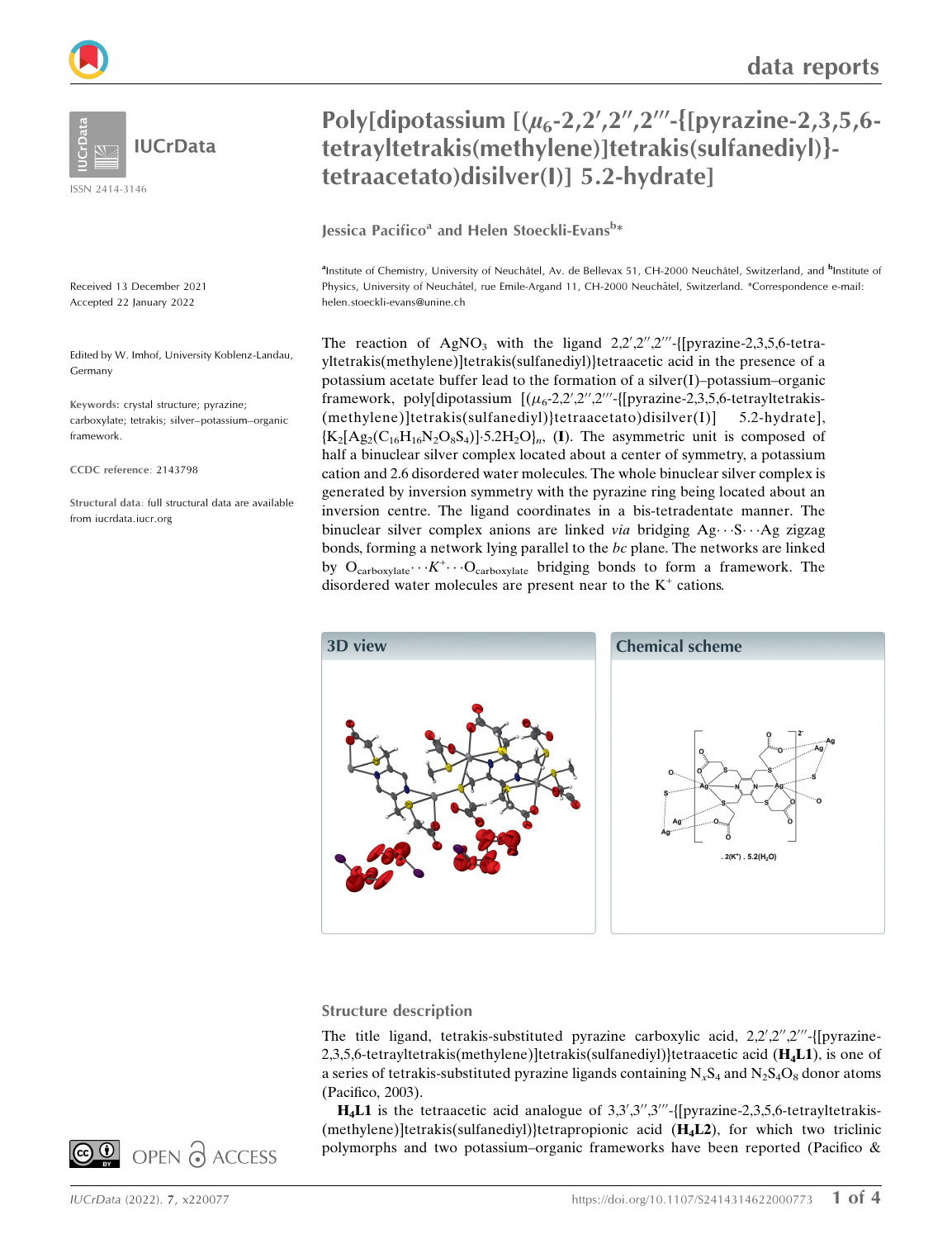| Table 1                                        |             |                             |             |
|------------------------------------------------|-------------|-----------------------------|-------------|
| Selected geometric parameters $(A, \degree)$ . |             |                             |             |
| $Ag1-N1$                                       | 2.550(5)    | $K1 - O1$                   | 3.289(6)    |
| $Ag1-O11$                                      | 2.470(5)    | $K1 - O2$                   | 2.729(6)    |
| $Ag1 - O4ii$                                   | 2.466(6)    | $K1 - O3iv$                 | 2.724(6)    |
| $Ag1-S1$                                       | 2.926(2)    | $K1 - O3^v$                 | 2.751(6)    |
| $Ag1-S1$ <sup>iii</sup>                        | 2.604(2)    | $K1 - O4^{vi}$              | 2.608(6)    |
| $Ag1-S2ii$                                     | 2.824(2)    |                             |             |
| $O4^{ii} - Ag1 - O1^{i}$                       | 90.01(19)   | $S1III - Ag1 - S1$          | 87.60(4)    |
| $O4^{n} - Ag1 - N1$                            | 110.25(18)  | $S2^{n}-Ag1-S1$             | 122.15(6)   |
| $O1 - Ag1 - N1$                                | 84.78 (17)  | $Ag1 - S1 - Ag1$            | 129.26(7)   |
| $O4^{ii} - Ag1 - S1^{iii}$                     | 96.08(14)   | $O4^{VI} - K1 - O3^{IV}$    | 94.50 (18)  |
| $O1^1 - Ag1 - S1^{iii}$                        | 108.15(12)  | $O4^{vi} - K1 - O2$         | 89.60 (19)  |
| $N1 - Ag1 - S1$ <sup>iii</sup>                 | 150.87 (13) | $O3^{iv} - K1 - O2$         | 170.9(2)    |
| $O4^{ii} - Ag1 - S2^{ii}$                      | 69.66(14)   | $O4^{VI} - K1 - O3^{V}$     | 116.0(2)    |
| $O1^1 - Ag1 - S2^1$                            | 138.52 (12) | $O3^{iv} - K1 - O3^{v}$     | 86.76 (14)  |
| $N1 - Ag1 - S2n$                               | 70.23(12)   | $O2 - K1 - O3$ <sup>v</sup> | 98.72 (18)  |
| $S1^{iii} - Ag1 - S2^{ii}$                     | 109.63(5)   | $O4^{vi} - K1 - O1$         | 71.53(16)   |
| $O4^{i} - Ag1 - S1$                            | 165.62(14)  | $O3^{iv} - K1 - O1$         | 146.36 (18) |
| $O1^1 - Ag1 - S1$                              | 75.65(14)   | $O2 - K1 - O1$              | 42.72(15)   |
| $N1 - Ag1 - S1$                                | 70.04(12)   | $O3^{\nu} - K1 - O1$        | 73.37 (15)  |
| $N1 - C1 - C3 - S1$                            | $-61.4(7)$  | $S2 - C7 - C8 - O4$         | 1.5(10)     |
| $N1^{ii} - C2 - C6 - S2$                       | $-70.4(7)$  |                             |             |
|                                                |             |                             |             |

Symmetry codes: (i)  $-x, y + \frac{1}{2}, -z + \frac{1}{2}$ ; (ii)  $-x, -y + 1, -z + 1$ ; (iii)  $-x, y - \frac{1}{2}, -z + \frac{1}{2}$ ; (iv)  $-x+1$ ,  $-y+1$ ,  $-z+1$ ; (v)  $x$ ,  $-y+\frac{3}{2}$ ,  $z-\frac{1}{2}$ ; (vi)  $x$ ,  $-y+\frac{1}{2}$ ,  $z-\frac{1}{2}$ .

Stoeckli-Evans, 2021b). Reaction of  $H_4L1$  with NiCl<sub>2</sub> lead to the formation of a binuclear complex,  $\{[(H_2O)_2Ni_2(C_{16}H_{20}$  $N_2O_8S_4$ ] $\cdot$ 7(H<sub>2</sub>O)}, whose crystal structure has been reported (Pacifico & Stoeckli-Evans, 2021b).

The reaction of  $H_4L1$  (Pacifico & Stoeckli-Evans, 2021a) with  $AgNO<sub>3</sub>$  in the presence of a potassium acetate buffer resulted in deprotonation of the ligand and the formation of a heterobimetallic silver(I)–potassium–organic framework (I).

The asymmetric unit of I consists of half a binuclear silver complex, with the ligand coordinating in a bis-tetradentate manner (Fig. 1), a potassium cation and 2.6 disordered water molecules. Selected bond lengths and bond angles involving



Figure 1

The molecular structure of the silver complex dianion of compound I, with atom labelling. Displacement ellipsoids are drawn at the 50% probability level. For clarity, the potassium cation and the disordered water molecules have been omitted. [Symmetry codes: (i)  $-x$ ,  $y + \frac{1}{2}$ ,  $-z + \frac{1}{2}$ ; (ii)  $-x$ ,  $-y + 1$ ,  $-z + 1$ ; (iii)  $-x$ ,  $y - \frac{1}{2}$ ,  $-z + \frac{1}{2}$ .]



Figure 2

A view along the a-axis of the network of the silver complex dianions in compound I. The silver atoms are shown as silver balls. For clarity, the potassium ions, the disordered water molecules, and the C-bound H atoms have been omitted.

atom Ag1 are given in Table 1. The binuclear silver complex anions are linked via bridging Ag ··· S ··· Ag zigzag bonds to form a network lying parallel to the bc plane (Fig. 2). The silver ion has a sixfold  $AgS_3O_2N$  coordination sphere. The bond lengths involving Ag1 fall within the limits observed for the various type of bond when searching the Cambridge Structural Database (CSD, last update September 2021; Groom et al., 2016). For example, there were over 600 hits for the Ag–N<sub>pyrazine</sub> bond length that varies from 2.02 to 2.739  $\AA$ [mean value 2.321 (89)  $\AA$ , median 2.304  $\AA$  and a skew of 0.866]. In I this value is 2.550 (5) A. For  $Ag-O_{carboxulate}$  there were over 2,800 hits with the bond lengths varying from 1.967 to 3.089  $\AA$  [mean value 2.377 (147)  $\AA$ , median 2.352  $\AA$  and a skew value of 0.532]. In **I** the  $Ag-O<sub>carboxylate</sub>$  bond lengths are almost equal; 2.470 (5) and 2.466 (6)  $\AA$ . Finally for the Ag- $S(CH2)_2$ — bond-length type there were over 1,000 hits with the bond length varying from 2.361 to 3.583  $\AA$  [mean value 2.596 (98) Å, median 2.565 Å and a skew value of 1.645]. In **I** the Ag-S(CH2)<sub>2</sub>– bond lengths vary from 2.604 (2) to  $2.926$  (2) Å, both values involve the bridging atom S1, while distance Ag1 –  $S2^{ii}$  is 2.824 (2) Å (Table 1).

The three chelate rings are far from flat, as indicated by the torsion angles given in Table 1. This is also shown by the mean planes of the chelate rings calculated using PLATON (Spek, 2020): ring Ag1/N1/C2/C3/S1 is twisted on bond  $S1 - C3$ , ring Ag1/N1/C2 $\mathrm{H}^{\text{H}}$ /C6 $\mathrm{H}^{\text{H}}$ /S2 $\mathrm{H}^{\text{H}}$  has an envelope conformation with atom  $S2<sup>ii</sup>$  as the flap, and ring Ag<sup>ii</sup>/S2/C7/C8/O4 has an envelope conformation with atom  $Ag1<sup>ii</sup>$  as the flap [symmetry code: (ii)  $-x, -y + 1, -z + 1$ .

Selected bond lengths and bond angles involving atom K1 are also given in Table 1. The strongest  $K^+$   $\cdot \cdot O_{\text{carboxylate}}$  bonds lengths vary from  $2.608(6)$  to  $2.751(6)$  Å, and there is one weak contact  $K1 \cdots$ O1 at 3.289 (6) Å (Fig. 3). A search of the CSD for carboxylato–potassium complexes revealed that in the potassium-organic frameworks *catena*- $[(\mu_4$ -3,5,6-tricarboxypyrazine-2-carboxylato)potassium] (CSD refcode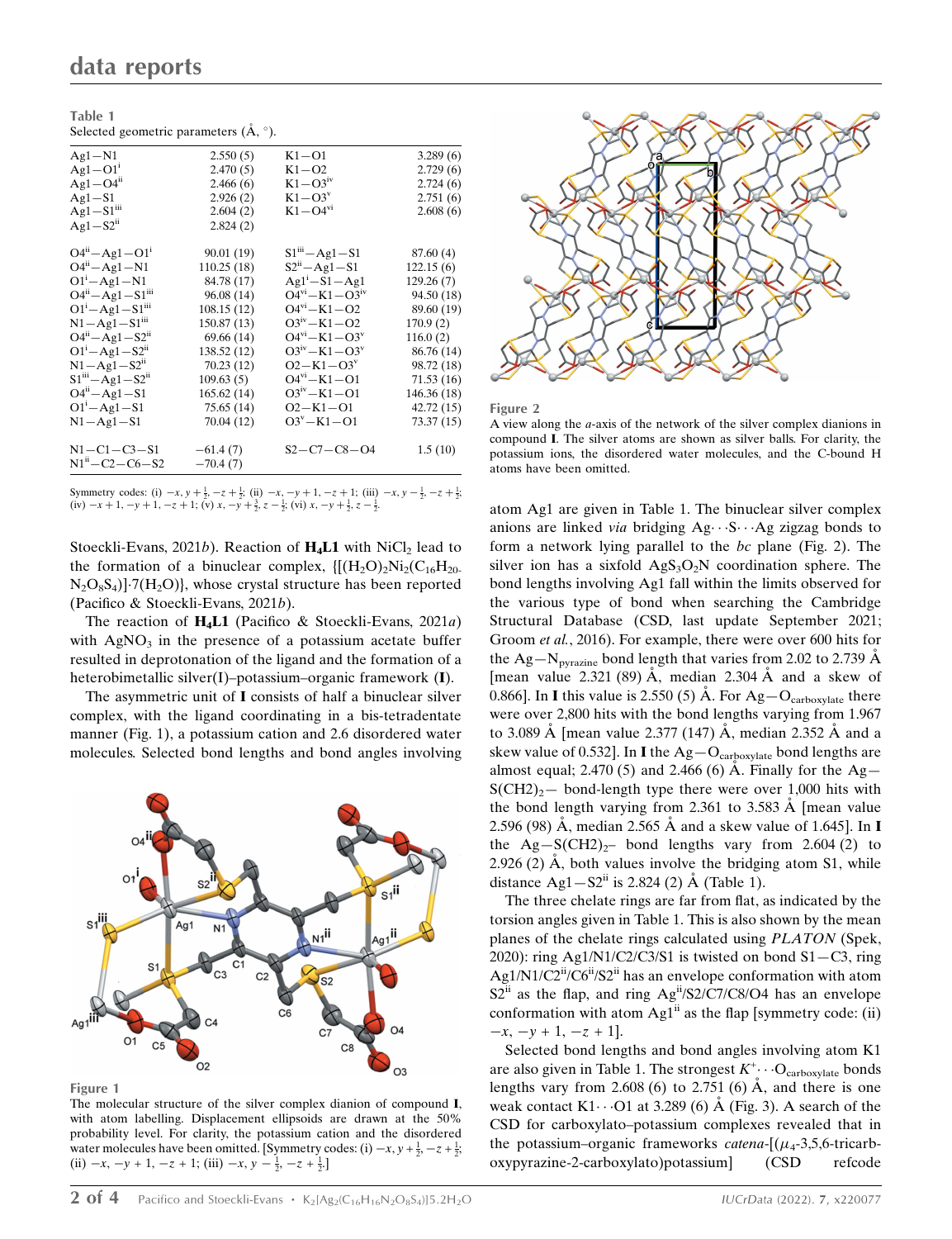

Figure 3

A view of the environment of the potassium cation in compound I. [X(red) regions of disordered water molecules; symmetry codes: (iii)  $-x$ ,  $y - \frac{1}{2}$ ,  $-z + \frac{1}{2}$ ; (iv)  $-x + 1$ ,  $-y + 1$ ,  $-z + 1$ ; (v)  $x$ ,  $-y + \frac{1}{2}$ ,  $z - \frac{1}{2}$ ; (vi)  $x$ ,  $-y + \frac{3}{2}$ ,  $z - \frac{1}{2}$ .]

UBUPAK; Masci et al., 2010), and catena- $[(\mu$ -6-carboxypyridine-2-carboxylato)potassium] (MUMPIW; Li et al., 2020), the  $K^+\cdots$ O bond lengths vary from 2.7951 (11) to 2.8668 (13)  $\AA$  in UBUPAK and from 2.8197 (14) to 3.0449 (15) A in MUMPIW. In UBUPAK the  $K^+$  cation has a coordination number of  $8$  (KO<sub>8</sub>) and a distorted dodecahedral geometry, while in MUMPIW the  $K^+$  ion has a coordination number of 7  $(KO_6N)$  and has an edge-sharing pentagonal antiprism geometry. In I, the stronger  $K \cdots O$  bond lengths are shorter and, owing to the presence of the disordered water



Figure 4

A view along the b-axis of the crystal packing of compound I. The silver atoms are shown as small silver balls and the potassium ions as large purple balls. The blue ellipse indicates the region occupied by the disordered water molecules. For clarity, the C-bound H atoms have been omitted.

| Table 2               |  |
|-----------------------|--|
| Experimental details. |  |
|                       |  |

| Crystal data                                                                |                                           |
|-----------------------------------------------------------------------------|-------------------------------------------|
| Chemical formula                                                            | $K_2[Ag_2(C_{16}H_{16}N_2O_8S_4)]5.2H_2O$ |
| $M_{\rm r}$                                                                 | 880.17                                    |
| Crystal system, space group                                                 | Monoclinic, $P21/c$                       |
| Temperature (K)                                                             | 153                                       |
| a, b, c (A)                                                                 | 13.386 (3), 6.0085 (7), 17.843 (3)        |
| $\begin{array}{c} \beta \ (\^{\circ}) \\ V \ (\AA^3) \end{array}$           | 108.657 (15)                              |
|                                                                             | 1359.7(4)                                 |
| Z                                                                           | 2                                         |
| Radiation type                                                              | Mo $K\alpha$                              |
| $\mu$ (mm <sup>-1</sup> )                                                   | 2.12                                      |
| Crystal size (mm)                                                           | $0.24 \times 0.13 \times 0.05$            |
| Data collection                                                             |                                           |
| Diffractometer                                                              | Stoe <i>IPDS</i> 2                        |
| Absorption correction                                                       | Multi-scan ( <i>MULABS</i> ; Spek, 2020)  |
| $T_{\min}, T_{\max}$                                                        | 0.611, 1.000                              |
| No. of measured, independent and<br>observed $[I > 2\sigma(I)]$ reflections | 9305, 2316, 2088                          |
| $R_{\rm int}$                                                               | 0.043                                     |
| $(\sin \theta/\lambda)_{\text{max}} (\AA^{-1})$                             | 0.591                                     |
| Refinement                                                                  |                                           |
| $R[F^2 > 2\sigma(F^2)], wR(F^2), S$                                         | 0.048, 0.114, 1.17                        |
| No. of reflections                                                          | 2316                                      |
| No. of parameters                                                           | 218                                       |
| H-atom treatment                                                            | H-atom parameters constrained             |
| $\Delta\rho_{\text{max}}$ , $\Delta\rho_{\text{min}}$ (e Å <sup>-3</sup> )  | $1.14, -1.10$                             |

Computer programs: X-AREA (Stoe & Cie, 2002), X-RED32 (Stoe & Cie, 2002), SHELXS97 (Sheldrick, 2008), PLATON (Spek, 2020) and Mercury (Macrae et al., 2020), SHELXL2018/3 (Sheldrick, 2015), PLATON (Spek, 2020) and publCIF (Westrip, 2010).

molecules, it is not clear what the  $K^+$  ion coordination number or geometry are.

In the crystal of I, the networks of the binuclear silver complex anions are linked by the bridging  $O_{\text{carboxylate}}$ ...  $K^+\cdots O_{\text{carboxylate}}$  bonds to form a framework (Fig. 4; Table 1). The disordered water molecules are present near to the  $K^+$ cations.

#### Synthesis and crystallization

The synthesis of the ligand  $H_4L1$  has been described (Pacifico & Stoeckli-Evans, 2021a).

Synthesis of poly $\{(\mu-2,2\prime,2\prime\prime,2\prime\prime\prime-\{[\text{pyrazine}-2,3,5,6-\text{tetra}-\}$ yltetrakis(methylene)] tetrakis(sulfanediyl)}tetraacetato)} bis[silver(I)]-bis[potassium] 5.2(hydrate)} (I):

AgNO<sub>3</sub> (20.5 mg, 0.121 mmol, 2 eq) and  $H_4L1$  (30 mg, 0.060 mmol, 1 eq) were mixed in 20 ml of a  $1M$  potassium acetate buffer solution. The mixture was left at 323 K under stirring and nitrogen conditions for 1 h. The mixture was then filtered and left to evaporate in air for six weeks, yielding yellow rod-like crystals of compound I (m.p. 553 K decomposition).

Analysis for  $C_{16}H_{16}Ag_2N_2O_8S_4$ ,  $K_2$ , 5.2(H<sub>2</sub>O),  $M_w$  = 880.175 g mol<sup>-1</sup>: Calculated (%): C 21.88, H 2.99, N 3.18. Found (%): C 23.03, H 2.91, N 3.03. The small deviation is probably due to the loss of water molecules of crystallization.

ESI–MS: unstable under mass spectroscopy experimental conditions.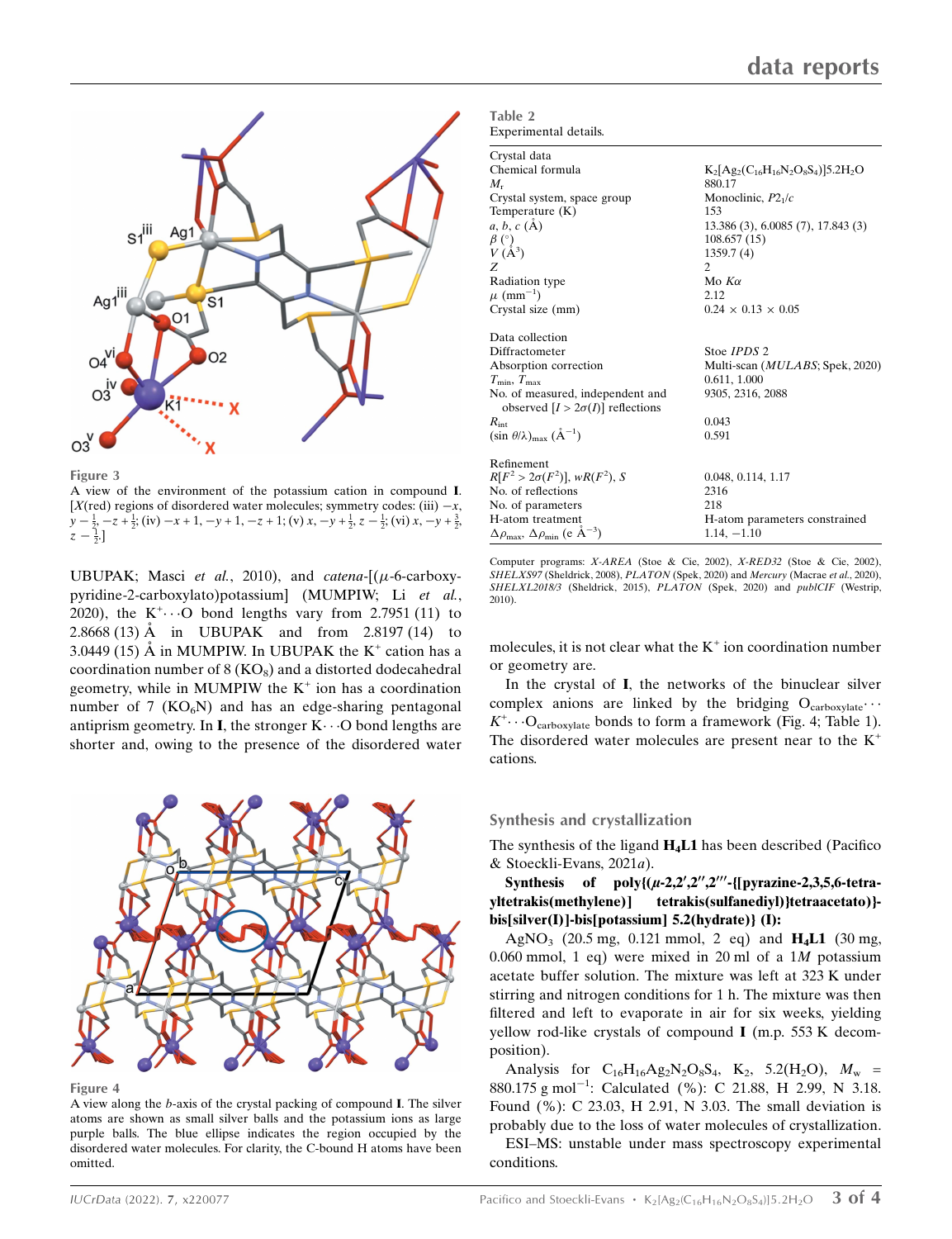IR (KBr disc, cm<sup>-1</sup>) v: 3401(s), 2938(m), 1599(s), 1385(s),  $1223(m)$ .

### Refinement

Crystal data, data collection and structure refinement details are summarized in Table 2. The occupancy factors for the disordered water molecules were initially freely refined and then fixed at rounded values; the final total is  $5.2(H<sub>2</sub>O)$ . It was not possible to locate the H atoms of the disordered water molecules of crystallization. The residual electron density peaks of 1.14 and  $-1.10$   $e\text{\AA}^3$  are at distances of 0.96 and 0.91 Å, respectively, from atom Ag1.

### Acknowledgements

HSE is grateful to the University of Neuchâtel for their support over the years.

### Funding information

Funding for this research was provided by: Swiss National Science Foundation; University of Neuchatel.

References

- [Groom, C. R., Bruno, I. J., Lightfoot, M. P. & Ward, S. C. \(2016\).](http://scripts.iucr.org/cgi-bin/cr.cgi?rm=pdfbb&cnor=im4015&bbid=BB1) Acta Cryst. B72[, 171–179.](http://scripts.iucr.org/cgi-bin/cr.cgi?rm=pdfbb&cnor=im4015&bbid=BB1)
- [Li, C., Wang, K., Li, J. & Zhang, Q. \(2020\).](http://scripts.iucr.org/cgi-bin/cr.cgi?rm=pdfbb&cnor=im4015&bbid=BB2) Nanoscale, 12, 7870– [7874.](http://scripts.iucr.org/cgi-bin/cr.cgi?rm=pdfbb&cnor=im4015&bbid=BB2)
- [Macrae, C. F., Sovago, I., Cottrell, S. J., Galek, P. T. A., McCabe, P.,](http://scripts.iucr.org/cgi-bin/cr.cgi?rm=pdfbb&cnor=im4015&bbid=BB3) [Pidcock, E., Platings, M., Shields, G. P., Stevens, J. S., Towler, M. &](http://scripts.iucr.org/cgi-bin/cr.cgi?rm=pdfbb&cnor=im4015&bbid=BB3) [Wood, P. A. \(2020\).](http://scripts.iucr.org/cgi-bin/cr.cgi?rm=pdfbb&cnor=im4015&bbid=BB3) J. Appl. Cryst. 53, 226–235.
- Masci, B., Pasquale, S. & Thuéry, P. (2010). Cryst. Growth Des. 10, [2004–2010.](http://scripts.iucr.org/cgi-bin/cr.cgi?rm=pdfbb&cnor=im4015&bbid=BB4)
- Pacifico, J. (2003). PhD thesis, University of Neuchâtel, Switzerland.
- [Pacifico, J. & Stoeckli-Evans, H. \(2021](http://scripts.iucr.org/cgi-bin/cr.cgi?rm=pdfbb&cnor=im4015&bbid=BB6)a). Acta Cryst. E77, 480– [490.](http://scripts.iucr.org/cgi-bin/cr.cgi?rm=pdfbb&cnor=im4015&bbid=BB6)
- [Pacifico, J. & Stoeckli-Evans, H. \(2021](http://scripts.iucr.org/cgi-bin/cr.cgi?rm=pdfbb&cnor=im4015&bbid=BB7)b). IUCrData, x211295.
- [Sheldrick, G. M. \(2008\).](http://scripts.iucr.org/cgi-bin/cr.cgi?rm=pdfbb&cnor=im4015&bbid=BB8) Acta Cryst. A64, 112–122.
- [Sheldrick, G. M. \(2015\).](http://scripts.iucr.org/cgi-bin/cr.cgi?rm=pdfbb&cnor=im4015&bbid=BB9) Acta Cryst. C71, 3–8.

[Spek, A. L. \(2020\).](http://scripts.iucr.org/cgi-bin/cr.cgi?rm=pdfbb&cnor=im4015&bbid=BB10) Acta Cryst. E76, 1–11.

- Stoe & Cie (2002). X-AREA and X-RED32[. Stoe & Cie GmbH,](http://scripts.iucr.org/cgi-bin/cr.cgi?rm=pdfbb&cnor=im4015&bbid=BB11) [Darmstadt, Germany.](http://scripts.iucr.org/cgi-bin/cr.cgi?rm=pdfbb&cnor=im4015&bbid=BB11)
- [Westrip, S. P. \(2010\).](http://scripts.iucr.org/cgi-bin/cr.cgi?rm=pdfbb&cnor=im4015&bbid=BB12) J. Appl. Cryst. 43, 920–925.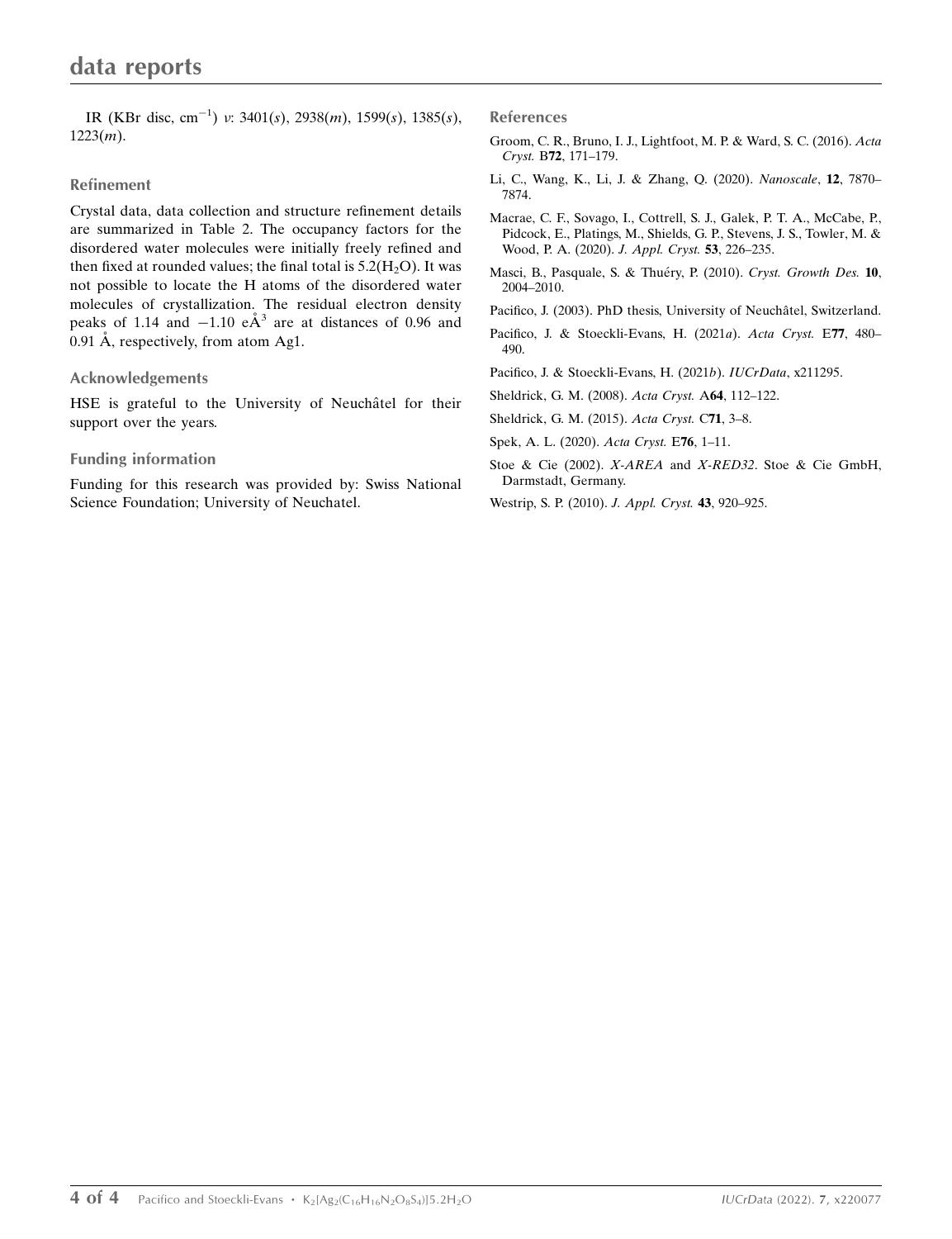# **full crystallographic data**

*IUCrData* (2022). **7**, x220077 [https://doi.org/10.1107/S2414314622000773]

**Poly[dipotassium [(***µ***6-2,2′,2′′,2′′′-{[pyrazine-2,3,5,6-tetrayltetrakis(methylene)]tetrakis(sulfanediyl)}tetraacetato)disilver(I)] 5.2-hydrate]**

**Jessica Pacifico and Helen Stoeckli-Evans**

**Poly[dipotassium [(***µ***6-2,2′,2′′,2′′′-{[pyrazine-2,3,5,6 tetrayltetrakis(methylene)]tetrakis(sulfanediyl)}tetraacetato)disilver(I)] 5.2-hydrate]** 

### *Crystal data*

 $K_2[Ag_2(C_{16}H_{16}N_2O_8S_4)]5.2H_2O$  $M_r = 880.17$ Monoclinic, *P*21/*c*  $a = 13.386(3)$  Å  $b = 6.0085(7)$  Å  $c = 17.843(3)$  Å  $\beta$  = 108.657 (15)<sup>o</sup>  $V = 1359.7$  (4)  $\AA^3$ *Z* = 2

### *Data collection*

Stoe IPDS 2 diffractometer Radiation source: fine-focus sealed tube Plane graphite monochromator *φ* + *ω* scans Absorption correction: multi-scan (*MULABS*; Spek, 2020)  $T_{\min} = 0.611$ ,  $T_{\max} = 1.000$ 

## *Refinement*

Refinement on *F*<sup>2</sup> Least-squares matrix: full  $R[F^2 > 2\sigma(F^2)] = 0.048$  $wR(F^2) = 0.114$  $S = 1.17$ 2316 reflections 218 parameters 0 restraints Primary atom site location: structure-invariant direct methods Secondary atom site location: difference Fourier map

 $F(000) = 852$  $D_x = 2.097$  Mg m<sup>-3</sup> Mo *Kα* radiation, *λ* = 0.71073 Å Cell parameters from 17882 reflections  $\theta$  = 1.6–24.9°  $\mu$  = 2.12 mm<sup>-1</sup>  $T = 153 \text{ K}$ Rod, yellow  $0.24 \times 0.13 \times 0.05$  mm

9305 measured reflections 2316 independent reflections 2088 reflections with  $I > 2\sigma(I)$  $R_{\text{int}} = 0.043$  $\theta_{\text{max}} = 24.8^{\circ}, \theta_{\text{min}} = 2.4^{\circ}$  $h = -15 \rightarrow 15$  $k = -7 \rightarrow 6$ *l* = −20→21

Hydrogen site location: inferred from neighbouring sites H-atom parameters constrained  $w = 1/[\sigma^2 (F_0^2) + (0.0335P)^2 + 8.3123P]$ where  $P = (F_o^2 + 2F_c^2)/3$  $(\Delta/\sigma)_{\text{max}}$  < 0.001  $\Delta \rho_{\text{max}} = 1.14 \text{ e } \text{\AA}^{-3}$  $\Delta \rho_{\rm min} = -1.10 \text{ e A}^{-3}$ Extinction correction: (SHELXL2018/3; Sheldrick, 2015), Fc\* =kFc[1+0.001xFc2 *λ*3 /sin(2*θ*)]-1/4 Extinction coefficient: 0.0058 (8)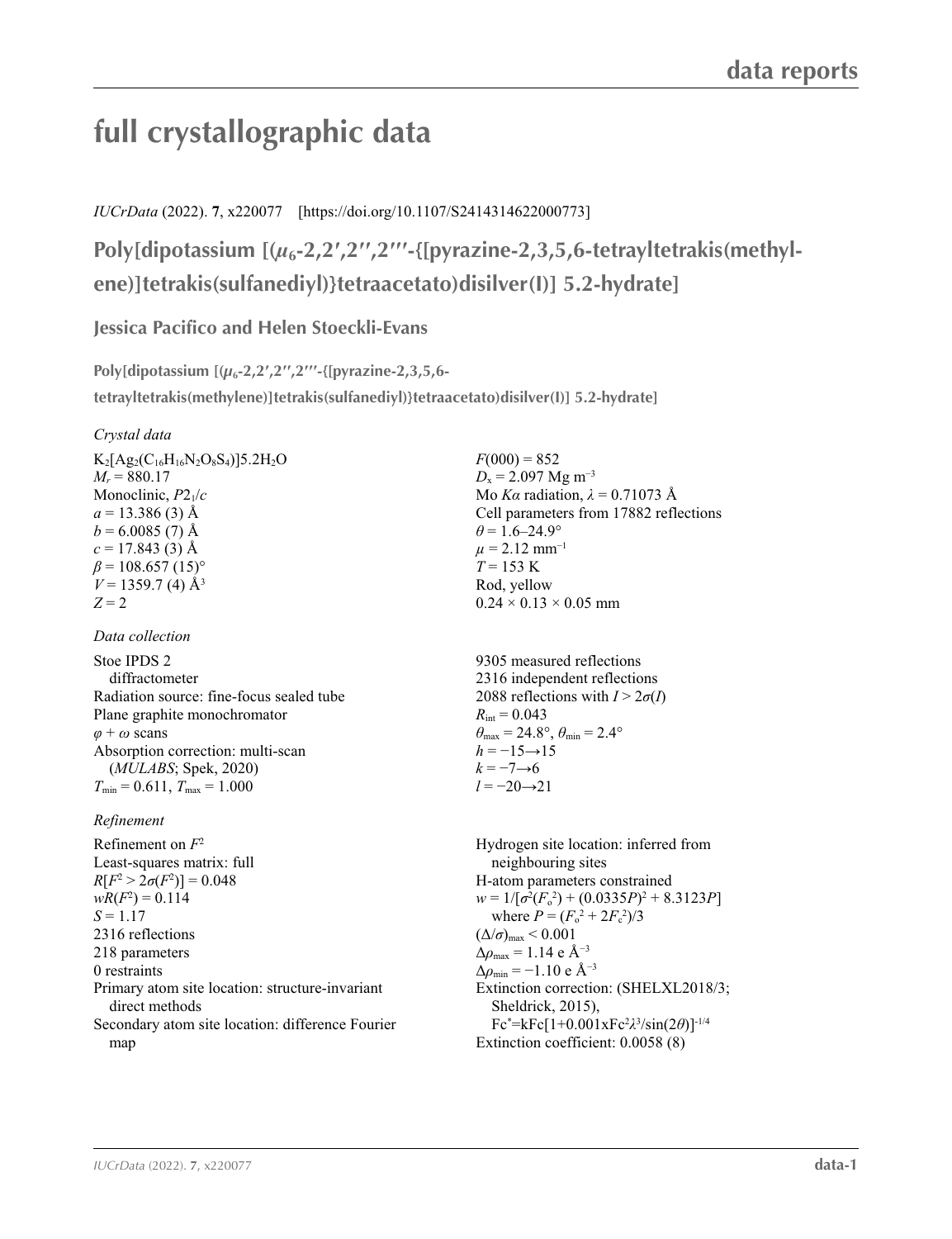### *Special details*

**Geometry**. All esds (except the esd in the dihedral angle between two l.s. planes) are estimated using the full covariance matrix. The cell esds are taken into account individually in the estimation of esds in distances, angles and torsion angles; correlations between esds in cell parameters are only used when they are defined by crystal symmetry. An approximate (isotropic) treatment of cell esds is used for estimating esds involving l.s. planes.

**Refinement**. The C-bound H atoms were included in calculated positions and treated as riding on their parent C atom: C  $-H = 0.99$  Å with  $U_{iso}(H) = 1.2U_{eq}(C)$ .

|                  | $\boldsymbol{x}$ | $\mathcal{Y}$ | $\boldsymbol{Z}$ | $U_{\rm iso} * / U_{\rm eq}$ | Occ. (2) |
|------------------|------------------|---------------|------------------|------------------------------|----------|
|                  | $-0.11736(5)$    | 0.22235(9)    | 0.29645(3)       | 0.0422(2)                    |          |
| Ag1<br>K1        |                  |               |                  |                              |          |
|                  | 0.42397(15)      | $-0.0830(3)$  | 0.31383(13)      | 0.0662(6)                    |          |
| S1               | 0.07736(14)      | 0.4594(3)     | 0.30640(9)       | 0.0383(4)                    |          |
| S <sub>2</sub>   | 0.13892(15)      | 1.0313(3)     | 0.57635(11)      | 0.0456(5)                    |          |
| O <sub>1</sub>   | 0.1777(5)        | 0.0832(8)     | 0.2686(3)        | 0.0534(13)                   |          |
| O2               | 0.2813(5)        | $-0.0081(9)$  | 0.3913(3)        | 0.0602(15)                   |          |
| O <sub>3</sub>   | 0.4123(4)        | 1.1764(10)    | 0.7406(4)        | 0.0625(15)                   |          |
| O <sub>4</sub>   | 0.3022(5)        | 0.8947(10)    | 0.7311(3)        | 0.0617(15)                   |          |
| N1               | $-0.0564(4)$     | 0.4506(9)     | 0.4235(3)        | 0.0363(13)                   |          |
| C1               | 0.0288(5)        | 0.5773(10)    | 0.4399(3)        | 0.0335(14)                   |          |
| C2               | 0.0881(5)        | 0.6285(10)    | 0.5180(4)        | 0.0367(15)                   |          |
| C <sub>3</sub>   | 0.0533(6)        | 0.6731(11)    | 0.3695(4)        | 0.0392(15)                   |          |
| H <sub>3</sub> A | 0.116280         | 0.769845      | 0.388415         | $0.047*$                     |          |
| H3B              | $-0.006596$      | 0.766385      | 0.338485         | $0.047*$                     |          |
| C4               | 0.1990(6)        | 0.3419(12)    | 0.3732(4)        | 0.0486(18)                   |          |
| H <sub>4</sub> A | 0.258373         | 0.444967      | 0.377860         | $0.058*$                     |          |
| H4B              | 0.192240         | 0.321755      | 0.426414         | $0.058*$                     |          |
| C <sub>5</sub>   | 0.2207(6)        | 0.1200(12)    | 0.3415(5)        | 0.0478(18)                   |          |
| C6               | 0.1824(6)        | 0.7758(11)    | 0.5427(4)        | 0.0397(15)                   |          |
| H <sub>6</sub> A | 0.208510         | 0.805366      | 0.497629         | $0.048*$                     |          |
| H <sub>6</sub> B | 0.239747         | 0.706121      | 0.585903         | $0.048*$                     |          |
| C7               | 0.2611(6)        | 1.1711(12)    | 0.6282(5)        | 0.0508(18)                   |          |
| H <sub>7</sub> A | 0.303971         | 1.179423      | 0.592207         | $0.061*$                     |          |
| H7B              | 0.244080         | 1.325716      | 0.638995         | $0.061*$                     |          |
| $\rm C8$         | 0.3293(6)        | 1.0693(13)    | 0.7059(5)        | 0.052(2)                     |          |
| O1W              | 0.479(2)         | 0.483(5)      | 0.3773(16)       | 0.072(7)                     | 0.3      |
| O2W              | 0.4522(18)       | 0.660(4)      | 0.0890(13)       | 0.071(6)                     | 0.3      |
| O3W              | 0.4365(15)       | 0.538(4)      | 0.0344(9)        | 0.123(7)                     | 0.5      |
| O <sub>4</sub> W | 0.4421(18)       | 0.285(3)      | 0.0195(13)       | 0.105(7)                     | 0.4      |
| O5W              | 0.4629(16)       | 0.844(4)      | 0.0802(13)       | 0.057(5)                     | 0.3      |
| O6W              | 0.451(3)         | 0.951(7)      | 0.115(2)         | 0.198(17)                    | 0.5      |
| O7W              | 0.556(4)         | 0.047(9)      | 0.009(3)         | 0.23(3)                      | 0.3      |
|                  |                  |               |                  |                              |          |

*Fractional atomic coordinates and isotropic or equivalent isotropic displacement parameters (Å2 )*

*Atomic displacement parameters (Å2 )*

|     | I 11 1    | $1^{12}$  | r 733     | T 712        | I /13     | (1, 2)       |
|-----|-----------|-----------|-----------|--------------|-----------|--------------|
| Ag1 | 0.0620(4) | 0.0363(3) | 0.0386(3) | $-0.0055(2)$ | 0.0305(3) | $-0.0060(2)$ |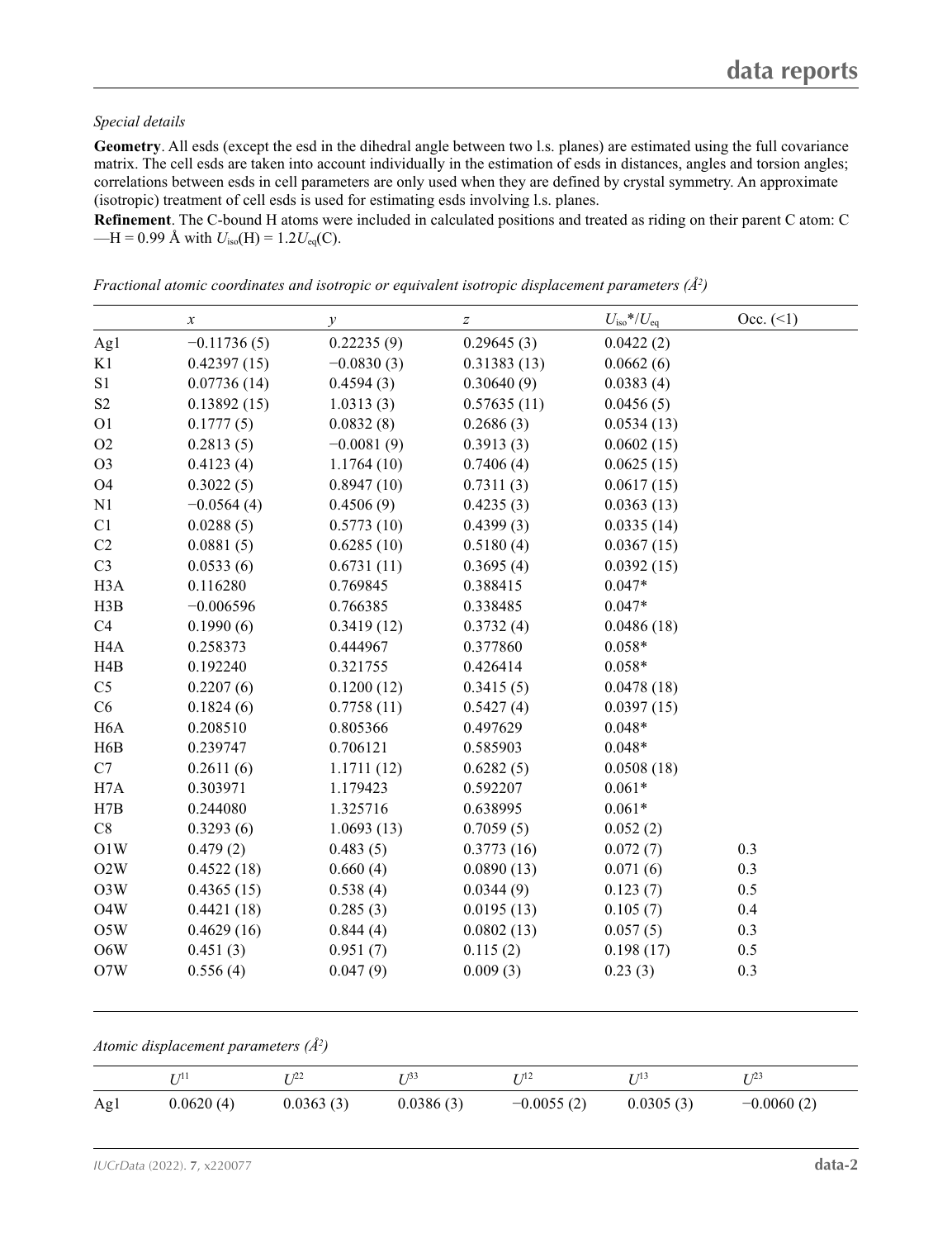| K1               | 0.0607(11) | 0.0602(12) | 0.0891(14) | 0.0039(9)    | 0.0400(10)  | 0.0048(10)   |
|------------------|------------|------------|------------|--------------|-------------|--------------|
| S1               | 0.0579(11) | 0.0325(8)  | 0.0332(8)  | $-0.0005(7)$ | 0.0266(8)   | $-0.0006(7)$ |
| S <sub>2</sub>   | 0.0552(11) | 0.0347(9)  | 0.0531(11) | $-0.0041(8)$ | 0.0261(9)   | $-0.0089(8)$ |
| O <sub>1</sub>   | 0.082(4)   | 0.037(3)   | 0.050(3)   | 0.003(3)     | 0.034(3)    | $-0.002(2)$  |
| O <sub>2</sub>   | 0.069(4)   | 0.053(3)   | 0.067(3)   | 0.011(3)     | 0.033(3)    | 0.015(3)     |
| O <sub>3</sub>   | 0.059(4)   | 0.059(4)   | 0.075(4)   | $-0.012(3)$  | 0.030(3)    | $-0.018(3)$  |
| O <sub>4</sub>   | 0.070(4)   | 0.057(3)   | 0.064(4)   | $-0.007(3)$  | 0.030(3)    | 0.005(3)     |
| N <sub>1</sub>   | 0.057(4)   | 0.031(3)   | 0.028(3)   | $-0.002(3)$  | 0.024(2)    | $-0.001(2)$  |
| C <sub>1</sub>   | 0.050(4)   | 0.028(3)   | 0.030(3)   | 0.000(3)     | 0.025(3)    | $-0.004(3)$  |
| C <sub>2</sub>   | 0.055(4)   | 0.027(3)   | 0.039(3)   | 0.001(3)     | 0.031(3)    | $-0.001(3)$  |
| C <sub>3</sub>   | 0.064(4)   | 0.032(3)   | 0.030(3)   | $-0.003(3)$  | 0.028(3)    | $-0.001(3)$  |
| C4               | 0.063(5)   | 0.045(4)   | 0.045(4)   | 0.002(4)     | 0.028(4)    | 0.004(3)     |
| C <sub>5</sub>   | 0.059(5)   | 0.034(4)   | 0.065(5)   | 0.003(3)     | 0.040(4)    | 0.010(4)     |
| C6               | 0.059(4)   | 0.032(3)   | 0.039(3)   | $-0.005(3)$  | 0.030(3)    | $-0.007(3)$  |
| C7               | 0.065(5)   | 0.036(4)   | 0.058(5)   | $-0.010(3)$  | 0.030(4)    | $-0.005(3)$  |
| C8               | 0.057(5)   | 0.045(4)   | 0.069(5)   | $-0.013(4)$  | 0.039(4)    | $-0.019(4)$  |
| O1W              | 0.081(17)  | 0.052(12)  | 0.066(14)  | 0.000(13)    | 0.000(13)   | 0.017(11)    |
| O2W              | 0.084(15)  | 0.055(14)  | 0.060(13)  | $-0.001(11)$ | 0.003(11)   | $-0.004(11)$ |
| O3W              | 0.123(15)  | 0.18(2)    | 0.065(10)  | 0.040(14)    | 0.024(9)    | $-0.005(12)$ |
| O <sub>4</sub> W | 0.113(17)  | 0.077(13)  | 0.111(16)  | 0.001(12)    | 0.016(13)   | 0.011(12)    |
| O5W              | 0.044(11)  | 0.043(12)  | 0.062(13)  | 0.006(9)     | $-0.015(9)$ | 0.000(10)    |
| O6W              | 0.22(4)    | 0.16(3)    | 0.21(3)    | 0.05(3)      | 0.06(3)     | $-0.01(3)$   |
| O7W              | 0.21(5)    | 0.21(5)    | 0.16(4)    | 0.08(5)      | $-0.09(4)$  | $-0.02(4)$   |
|                  |            |            |            |              |             |              |

### *Geometric parameters (Å, º)*

| $Ag1-M1$                   | 2.550(5)  | $O4-C8$                     | 1.241(9)  |
|----------------------------|-----------|-----------------------------|-----------|
| $Ag1$ — $O1i$              | 2.470(5)  | $N1 - C1$                   | 1.324(8)  |
| $Ag1 - O4$ <sup>ii</sup>   | 2.466(6)  | $N1 - C2$ <sup>ii</sup>     | 1.334(8)  |
| $Ag1-S1$                   | 2.926(2)  | $C1 - C2$                   | 1.399(9)  |
| $Ag1-S1$ <sup>iii</sup>    | 2.604(2)  | $C1-C3$                     | 1.509(8)  |
| $Ag1-S2ii$                 | 2.824(2)  | $C2-C6$                     | 1.489(10) |
| $Ag1-K1$ <sup>i</sup>      | 4.113(2)  | $C3 - H3A$                  | 0.9900    |
| $K1 - O2W^{\text{iv}}$     | 2.46(2)   | $C3 - H3B$                  | 0.9900    |
| $K1 - 01$                  | 3.289(6)  | $C4 - C5$                   | 1.512(10) |
| $K1 - 02$                  | 2.729(6)  | $C4 - H4A$                  | 0.9900    |
| $K1 - O3v$                 | 2.724(6)  | $C4 - H4B$                  | 0.9900    |
| $K1 - O3$ <sup>vi</sup>    | 2.751(6)  | $C6 - H6A$                  | 0.9900    |
| $K1 - O4$ <sup>vii</sup>   | 2.608(6)  | $C6 - H6B$                  | 0.9900    |
| $K1 - O1W$ <sup>viii</sup> | 2.84(3)   | $C7-C8$                     | 1.523(12) |
| $K1 - O3W^{\text{iv}}$     | 2.848(17) | $C7 - H7A$                  | 0.9900    |
| $K1 - O4W$ <sup>iv</sup>   | 3.05(2)   | $C7 - H7B$                  | 0.9900    |
| $K1-C5$                    | 3.162(7)  | $O1W - O6W$ <sup>iv</sup>   | 0.93(4)   |
| $K1 - O5W^{\text{iv}}$     | 3.26(2)   | $O1W$ — $O5W$ <sup>iv</sup> | 1.22(4)   |
| $K1 - O6W$ <sup>ix</sup>   | 3.30(4)   | $O2W - O5W$                 | 1.13(3)   |
| $S1 - C3$                  | 1.803(6)  | $O2W - O3W$                 | 1.19(3)   |
| $S1 - C4$                  | 1.824(8)  | $O2W - O6W$                 | 1.81(4)   |
| $S2-C7$                    | 1.808(8)  | $O3W - O4W$                 | 1.55(3)   |
|                            |           |                             |           |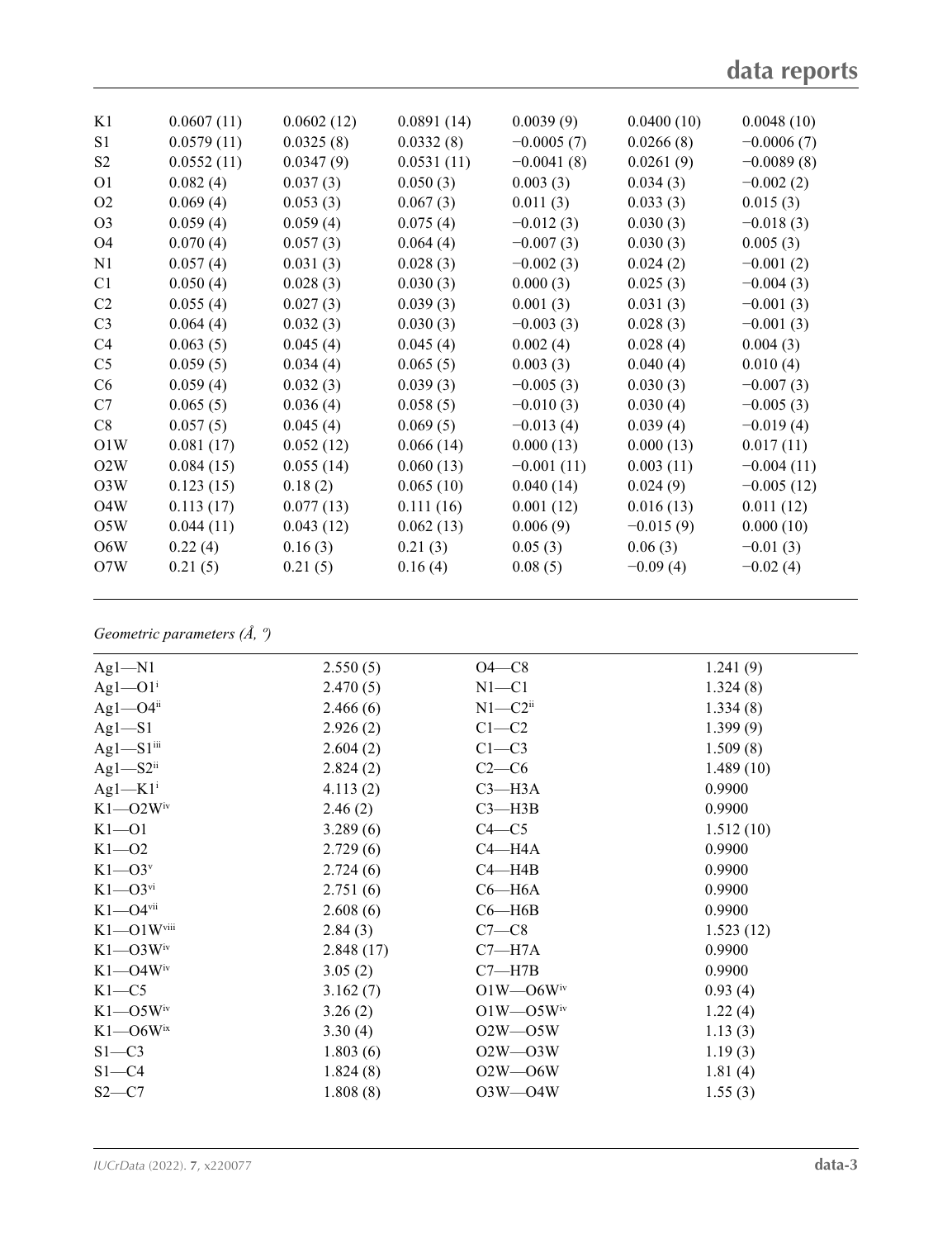| $S2-C6$                                              | 1.811(7)            | $O5W - O6W$                              | 0.94(4)        |
|------------------------------------------------------|---------------------|------------------------------------------|----------------|
| $O1 - C5$                                            | 1.263(9)            | $O5W - O7Wx$                             | 1.66(6)        |
| $O2 - C5$                                            | 1.256(9)            | $O7W$ — $O7W^{xi}$                       | 1.53(11)       |
| $O3-C8$                                              | 1.262(9)            |                                          |                |
|                                                      |                     |                                          |                |
| $O4^{ii}$ $\rightarrow$ Ag1 $\rightarrow$ $O1^{i}$   | 90.01 (19)          | $C7 - S2 - C6$                           | 103.3(4)       |
| $O4^{ii}$ —Ag1—N1                                    | 110.25(18)          | $C7 - S2 - Ag1$ <sup>ii</sup>            | 98.5(3)        |
| $O1^i$ —Ag $1$ —N $1$                                | 84.78 (17)          | $C6 - S2 - Ag1ii$                        | 86.3(2)        |
| O4ii-Ag1-S1iii                                       | 96.08 (14)          | $C5 - O1 - Ag1$ iii                      | 127.6(5)       |
| $O1^i$ —Ag $1$ —S $1$ <sup>iii</sup>                 | 108.15(12)          | $C5 - O1 - K1$                           | 73.1(4)        |
| $N1 - Ag1 - S1$ <sup>iii</sup>                       | 150.87(13)          | $Ag1$ <sup>iii</sup> <sub>-O1</sub> -K1  | 90.02(15)      |
| $O4^{ii}$ —Ag1—S2 <sup>ii</sup>                      | 69.66 (14)          | $C5 - 02 - K1$                           | 98.2(4)        |
| $O1^i$ -Ag $1$ -S2 <sup>ii</sup>                     | 138.52(12)          | $C8 - O3 - K1$ <sup>v</sup>              | 113.7(5)       |
| $N1$ —Ag $1$ —S2 <sup>ii</sup>                       | 70.23(12)           | $C8 - O3 - K1$ <sup>xii</sup>            | 126.4(5)       |
| $S1$ <sup>iii</sup> -Ag1- $S2$ <sup>ii</sup>         | 109.63(5)           | $K1^v$ —O3— $K1^{xii}$                   | 115.0(2)       |
| $O4ii - Ag1 - S1$                                    | 165.62(14)          | $C8 - O4 - Ag1$ <sup>ii</sup>            | 124.0(6)       |
| $O1^i$ —Ag $1$ —S1                                   | 75.65 (14)          | C8-04-K1xiii                             | 127.6(5)       |
| $N1 - Ag1 - S1$                                      | 70.04 (12)          | Ag1 <sup>ii</sup> -O4-K1 <sup>xiii</sup> | 108.3(2)       |
| $S1$ <sup>iii</sup> <sub><math>-Ag1-S1</math></sub>  | 87.60(4)            | $C1 - N1 - C2$ <sup>ii</sup>             | 119.9(6)       |
| $S2ii$ $\rightarrow$ Ag1 $\rightarrow$ S1            | 122.15(6)           | $Cl-M1-Agl$                              | 120.9(4)       |
| $O4^{ii}$ $\rightarrow$ $Ag1$ $\rightarrow$ $K1^{i}$ | 37.02 (14)          | $C2ii$ -N1-Ag1                           | 114.4(4)       |
| $O1^i$ -Ag $1$ -K $1^i$                              | 53.08(13)           | $N1-C1-C2$                               | 121.4(5)       |
| $N1 - Ag1 - K1$ <sup>i</sup>                         | 105.00(13)          | $N1-C1-C3$                               | 115.9(6)       |
| $S1$ <sup>iii</sup> $-Ag1-K1$ <sup>i</sup>           | 103.54(5)           | $C2-C1-C3$                               | 122.7(6)       |
| $S2^{ii}$ $\rightarrow$ $Ag1$ $\rightarrow$ $K1^{i}$ | 101.25(5)           | $N1^{ii}$ - $C2$ - $C1$                  | 118.7(6)       |
| $S1 - Ag1 - K1$ <sup>i</sup>                         | 128.60(5)           | $N1^{ii}$ - C2 - C6                      | 115.6(6)       |
| $Ag1^i-S1-Ag1$                                       | 129.26(7)           | $C1-C2-C6$                               | 125.6(5)       |
| $O2W^{iv}$ —K1—O4vii                                 | 169.6(6)            | $C1 - C3 - S1$                           | 112.2(4)       |
| $O2W^{iv}$ —K1—O3 <sup>v</sup>                       | 86.3(6)             | $C1-C3-H3A$                              | 109.2          |
| $O4$ <sup>vii</sup> —K1—O3 <sup>v</sup>              | 94.50 (18)          | $S1-C3-H3A$                              | 109.2          |
| $O2W^{iv}$ —K1—O2                                    | 88.2 (6)            | $C1-C3-H3B$                              | 109.2          |
| $O4$ <sup>vii</sup> -K1- $O2$                        | 89.60 (19)          | $S1-C3-H3B$                              | 109.2          |
| $O3^v$ -K1- $O2$                                     | 170.9(2)            | НЗА-СЗ-НЗВ                               | 107.9          |
| $O2W^{iv}$ —K1—O3vi                                  | 74.4 (6)            | $C5-C4-S1$                               | 109.6(5)       |
| $O4$ <sup>vii</sup> —K1—O3 <sup>vi</sup>             | 116.0(2)            | $C5-C4-H4A$                              | 109.7          |
| $O3^v$ —K1— $O3^{vi}$                                | 86.76 (14)          | $S1-C4-H4A$                              |                |
| $O2 - K1 - O3$ <sup>vi</sup>                         | 98.72 (18)          | $C5-C4-HAB$                              | 109.7<br>109.7 |
| $O2W^{\text{iv}} - K1 - O1W^{\text{viii}}$           |                     | $S1-C4-H4B$                              |                |
| $O4$ <sup>vii</sup> —K1—O1W <sup>viii</sup>          | 103.5(8)<br>66.6(6) | HA—C4—H4B                                | 109.7<br>108.2 |
|                                                      |                     |                                          |                |
| $O3^v$ —K1—O1W $v$ iii                               | 79.4 (6)            | $O2-C5-O1$                               | 126.8(7)       |
| $O2 - K1 - O1W$ <sup>viii</sup>                      | 94.8(6)             | $O2-C5-C4$                               | 115.7(7)       |
| $O3^{vi} - K1 - O1W^{viii}$                          | 166.2(6)            | $O1 - C5 - C4$                           | 117.4(7)       |
| $O2W^{iv} - K1 - O3W^{iv}$                           | 24.4(6)             | $O2-C5-K1$                               | 58.7(4)        |
| $O4^{vii}$ - K1 - $O3W^{iv}$                         | 145.2(5)            | $O1 - C5 - K1$                           | 84.4 (4)       |
| $O3^v$ —K1—O3Wiv                                     | 91.9(4)             | $C4-C5-K1$                               | 132.6(5)       |
| $O2-K1-O3W$ iv                                       | 80.2(4)             | $C2-C6-S2$                               | 105.7(5)       |
| $O3^{vi}$ – K1 – $O3W^{iv}$                          | 98.4(5)             | $C2-C6-H6A$                              | 110.6          |
| $O1Wviii - K1 - O3Wiv$                               | 81.2(8)             | $S2-C6-H6A$                              | 110.6          |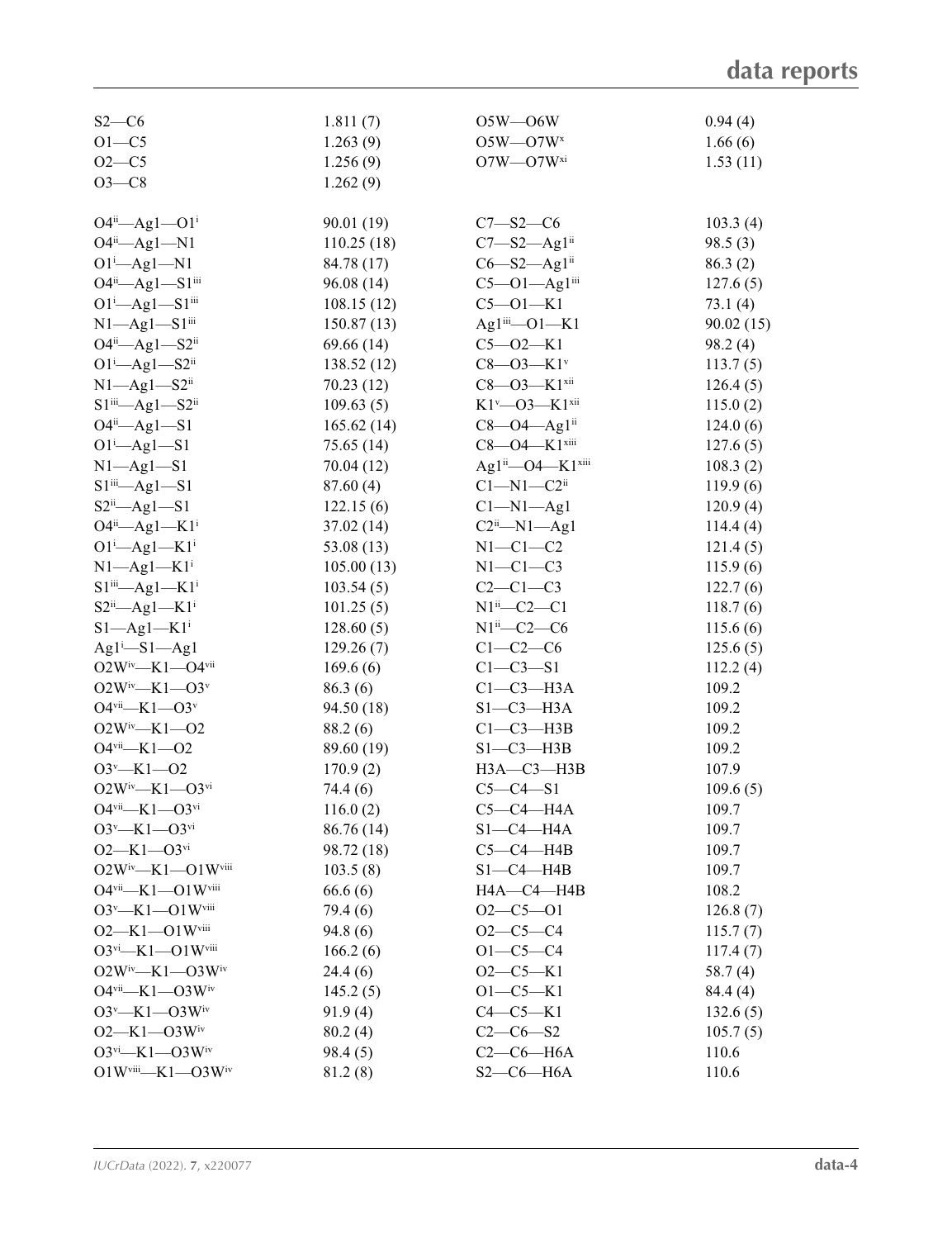| $O2W^{iv} - K1 - O4W^{iv}$                   | 54.0 $(7)$ | $C2-C6-H6B$                          | 110.6      |
|----------------------------------------------|------------|--------------------------------------|------------|
| $O4$ <sup>vii</sup> —K1—O4W <sup>iv</sup>    | 115.6(4)   | $S2-C6-H6B$                          | 110.6      |
| $O3^v$ —K1—O4Wiv                             | 90.3(5)    | $H6A - C6 - H6B$                     | 108.7      |
| $O2-K1-O4W$ <sup>iv</sup>                    | 80.6(5)    | $C8 - C7 - S2$                       | 117.4(5)   |
| $O3^{vi}$ —K1—O4W <sup>iv</sup>              | 128.4(4)   | $C8-C7-H7A$                          | 108.0      |
| $O1Wviii - K1 - O4Wiv$                       | 51.4(7)    | $S2-C7-H7A$                          | 108.0      |
| $O3W^{iv} - K1 - O4W^{iv}$                   | 30.2(6)    | $C8-C7-H7B$                          | 108.0      |
| $O2W^iv$ —K1—C5                              | 94.6(6)    | $S2-C7-H7B$                          | 108.0      |
| $O4$ <sup>vii</sup> -K1-C5                   | 87.3(2)    | $H7A - C7 - H7B$                     | 107.2      |
| $O3^v$ —K1—C5                                | 165.0(2)   | $O4 - C8 - O3$                       | 124.6(9)   |
| $O2-K1-C5$                                   | 23.16(17)  | $O4 - C8 - C7$                       | 120.7(7)   |
| $O3$ <sup>vi</sup> -K1-C5                    | 79.11 (18) | $O3-C8-C7$                           | 114.8(7)   |
| $O1Wviii - K1 - C5$                          | 114.7(6)   | $O4-C8-K1$ <sup>v</sup>              | 117.4(5)   |
| $O3W^iv$ —K1—C5                              | 95.1(5)    | $O3-C8-K1$ <sup>v</sup>              | 46.6(4)    |
| $O4W^iv$ —K1—C5                              | 102.4(5)   | $C7-C8-K1$ <sup>v</sup>              | 102.3(4)   |
| $O2W^{iv}$ —K1—O5Wiv                         | 16.3(6)    | O4-C8-K1xiii                         | 36.1(4)    |
| $O4$ <sup>vii</sup> -K1- $O5W$ <sup>iv</sup> | 169.7(4)   | $O3 - C8 - K1$ <sup>xiii</sup>       | 92.8(5)    |
| $O3^v$ —K1—O5Wiv                             | 95.3(4)    | $C7-C8-K1$ <sup>xiii</sup>           | 147.2(5)   |
| $O2 - K1 - O5W$ <sup>iv</sup>                | 81.2(5)    | $K1^v$ — $C8$ — $K1$ <sup>xiii</sup> | 83.44 (19) |
| $O3^{vi}$ —K1— $O5W^{iv}$                    | 61.4(4)    | $O6W^{iv}$ - $O1W$ - $O5W^{iv}$      | 50(3)      |
| $O1W$ <sup>viii</sup> —K1—O5W <sup>iv</sup>  | 118.5(7)   | $O6W^{iv}$ — $O1W$ — $K1^{xiv}$      | 112(4)     |
| $O3W^{iv} - K1 - O5W^{iv}$                   | 37.5(6)    | $O5W^{iv}$ — $O1W$ — $K1^{xiv}$      | 155(2)     |
| $O4W^{iv}$ —K1—O5W <sup>iv</sup>             | 67.6(5)    | $O5W - O2W - O3W$                    | 119(3)     |
| $C5 - K1 - O5W$ iv                           | 82.5(4)    | $O5W - O2W - O6W$                    | 27(2)      |
| $O2W^iv$ —K1—O1                              | 112.9(6)   | $O3W - O2W - O6W$                    | 143(2)     |
| $O4$ <sup>vii</sup> —K1—O1                   | 71.53(16)  | $O5W$ — $O2W$ — $K1^{xv}$            | 126.2(17)  |
| $O3^v$ -K1-01                                | 146.36(18) | $O3W - O2W - K1^{xv}$                | 96.4 (16)  |
| $O2 - K1 - O1$                               | 42.72(15)  | $O6W$ — $O2W$ — $K1^{xv}$            | 117.0(16)  |
| $O3^{vi} - K1 - O1$                          | 73.37(15)  | $O2W - O3W - O4W$                    | 138(2)     |
| $O1Wviii - K1 - O1$                          | 119.2(6)   | $O2W$ — $O3W$ — $K1^{xv}$            | 59.1 (13)  |
| $O3W^iv$ —K1—O1                              | 117.2(5)   | $O4W$ — $O3W$ — $K1^{xv}$            | 82.0 (11)  |
| $O4W^{iv}$ —K1—O1                            | 123.3(5)   | $O3W - O4W - K1^{xv}$                | 67.8(10)   |
| $C5 - K1 - 01$                               | 22.47(17)  | O6W-O5W-O2W                          | 121(4)     |
| $O5W^{iv}$ —K1—O1                            | 98.4(4)    | $O6W - O5W - O1W^{xy}$               | 49(3)      |
| $O2W^{iv}$ —K1—O6Wix                         | 95.0(8)    | $O2W$ — $O5W$ — $O1W^{xy}$           | 131(2)     |
| $O4$ <sup>vii</sup> —K1—O6W <sup>ix</sup>    | 76.0(7)    | $O6W - O5W - O7Wx$                   | 111(4)     |
| $O3^v$ —K1—O6Wix                             | 66.1(7)    | $O2W - O5W - O7Wx$                   | 122(3)     |
| $O2-K1-06W$ <sup>ix</sup>                    | 107.3(7)   | $O1W^{xy}$ - $O5W$ - $O7W^{x}$       | 101(3)     |
| $O3$ <sup>vi</sup> —K1—O6W <sup>ix</sup>     | 151.6(7)   | $O6W$ — $O5W$ — $K1$ <sup>xv</sup>   | 107(3)     |
| $O1Wviii$ -K1- $O6Wix$                       | 15.1(8)    | $O2W - O5W - K1^{xv}$                | 37.5(13)   |
| $O3W^{iv}$ —K1—O6Wix                         | 75.6(9)    | $O1W^{xy}$ - $O5W$ - $K1^{xy}$       | 95.3 (16)  |
| $O4W^{iv}$ —K1—O6Wix                         | 48.4(8)    | $O7W^x$ — $O5W$ — $K1^{xy}$          | 140(2)     |
| $C5 - K1 - O6W$ ix                           | 128.6(7)   | $O1W^{xy}$ - $O6W$ - $O5W$           | 82(4)      |
| $O5W^{iv}$ —K1—O6Wix                         | 111.1(7)   | $O1W^{xy}$ - $O6W$ - $O2W$           | 98 (4)     |
| $O1 - K1 - O6W$ <sup>ix</sup>                | 134.3(7)   | $O5W - O6W - O2W$                    | 32(2)      |
| $C3 - S1 - C4$                               | 99.7(3)    | $O1W^{xy}$ - $O6W$ - $K1^{xvi}$      | 53 $(3)$   |
| $C3 - S1 - Ag1$ <sup>i</sup>                 | 97.3(2)    | $O5W - O6W - K1$ <sub>xvi</sub>      | 131(4)     |
| $C4-S1-Ag1$ <sup>i</sup>                     | 110.7(2)   | $O2W - O6W - K1$ xvi                 | 151(2)     |